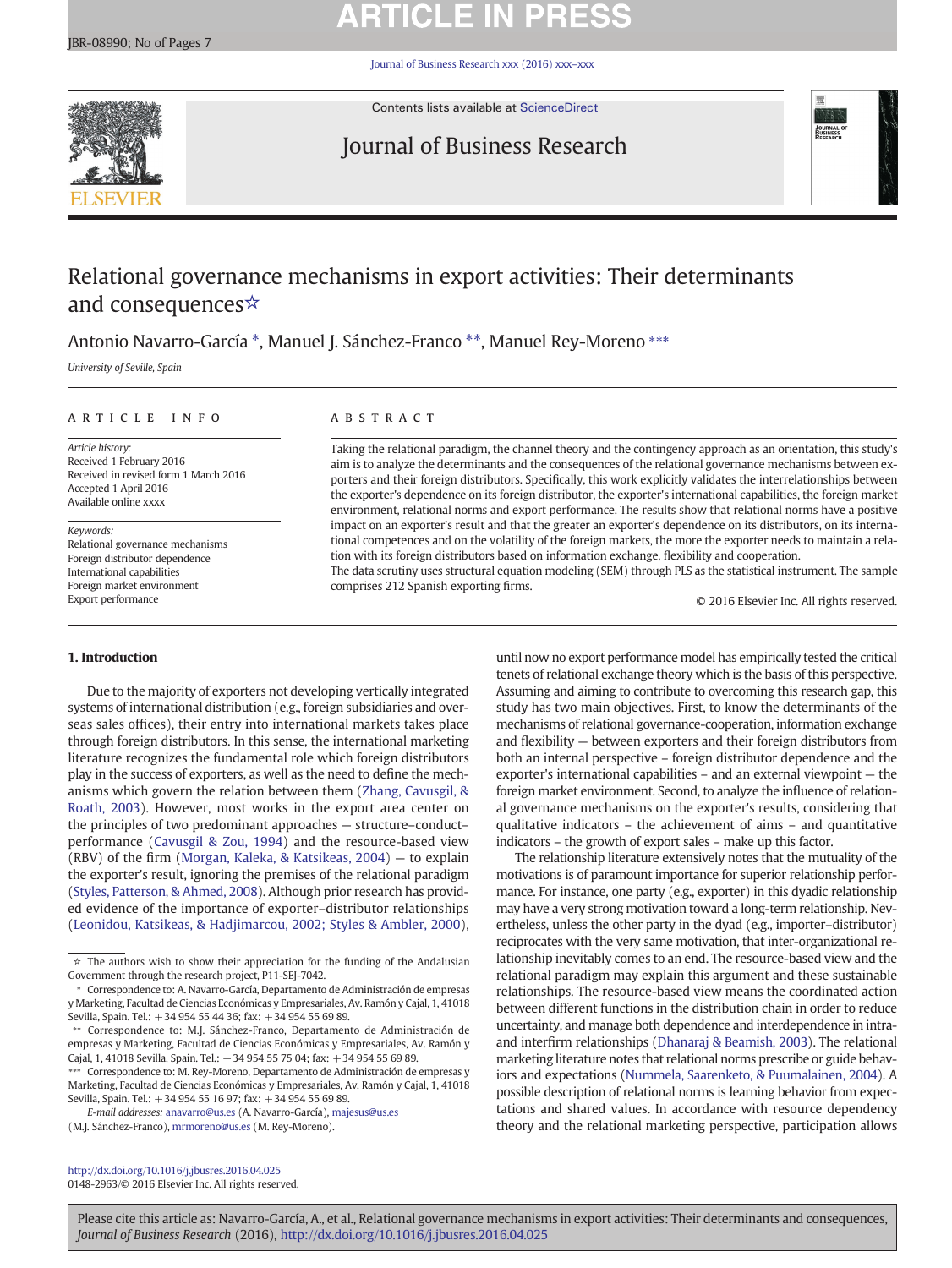<span id="page-1-0"></span>

members of firms to manage the uncertainty of interdependence and provides behavioral guidance for individuals to work together for the benefit of the entire distribution chain [\(Porter, 2008\)](#page-6-0).

This study offers four major findings. Firstly, associated with the principles of the relational paradigm, the creating and maintaining of exporter–foreign distributor relations whose basis is information exchange, flexibility and cooperation directly and positively influence the exporter's result. Secondly, in line with channel theory, the greater the exporter's dependence on its foreign distributors, the more its need to set up relational norms. Thirdly, the exporter's international capabilities help to create an appropriate relational atmosphere with its foreign distributors. Finally, according to the contingency approach, the volatility of foreign markets positively influences the need of the exporter and its international distributors to exchange information, to be flexible and to cooperate.

This paper has six sections. Following this introduction, the second section lays out the conceptual model and hypotheses. The third division expounds the research methodology, gives details of the sample and the data analysis tools for the empirical analysis. The fourth section presents the results and the fifth deals with the study's main conclusions and contributions. Finally, the sixth and final part discusses the study's main limitations and future lines of research.

### 2. Conceptual model and hypotheses

This work is part of the confluence of several theories and research lines. First, the relational paradigm considers that the mechanisms which govern the relation – relational norms – between exporters and their foreign distributors are direct antecedents of export performance (EP) (Griffi[th & Zhao, 2015](#page-6-0)). Second, in line with channel theory, this study establishes that the conditioning of relational norms is by the level of the exporter's dependence on its foreign distributors and by the exporter's international capabilities ([Bello, Chelariu, & Zhang,](#page-5-0) [2003\)](#page-5-0). Thirdly, stemming from the contingent approach a presumption exists that the external environment plays a key role in the export activities ([Navarro-García, Arenas-Gaitán, & Rondán-Cataluña, 2014](#page-6-0)), influencing the exporter–foreign distributor relation.

### 2.1. Export performance

Export performance (EP) is essential for decision making in the international arena ([Madsen, 1998](#page-6-0)). [Cavusgil and Zou \(1994\)](#page-6-0) define EP as the degree to which the firm completes its purposes by exporting its product-brands to external markets. EP comprises economic or operational facets (profit, sales, etc.) and strategic aspects (its international positioning, an increased market share from exporting, the achievement of objectives, etc.) through the planning and implementation of the firm's export marketing strategy. Three basic aspects of EP emerge from the literature review [\(Rose & Shoham, 2002; Sousa, 2004](#page-6-0)): (1) EP is a multidimensional concept that includes quantitative measures (sales, profitability, growth, etc.) and qualitative measures (perceived success, satisfaction, the achievement of objectives, etc.); (2) the evaluation of EP should not be at a point in time (short term) but over a given time horizon ([Lages & Montgomery, 2004](#page-6-0)); (3) assessment measures must reflect the management's perceptions of performance (e.g., management satisfaction with EP) ([Lages, Jap, & Grif](#page-6-0)fith, [2008](#page-6-0)). This study takes into account the above three aspects (1) the work conceives two dimensions of EP: a quantitative dimension, (growth of export sales) and one that is qualitative (management satisfaction); (2) the evaluation of EP is over a period of time (the last three years); (3) the work takes into account the management's perceptions (management satisfaction) with various measures linked to the firm's success in foreign markets (its reputation and image, international expansion, market share, etc.).

### 2.2. Relational norms in export activities

Differences in the language, in the political and legal environment, in business practices, in consumers' tastes and preferences, etc., characterize international markets. One of the ways of avoiding the psychic distance which negatively affects EP is to achieve a set of norms that is the basis of the relations between exporters and their foreign distributors and governs the relation between them ([Dong-Jin & Jang, 1998](#page-6-0)). This work considers three kinds of relational norms: a) information exchange, b) flexibility and c) cooperation.

Information exchange refers to the expectations of behavior of the members in the relation in order to continuously share essential information for the development of their respective activities [\(Heide & John, 1992\)](#page-6-0). This bilateral communication facilitates decision making and increases the trust between the parties in the relation, enabling the setting up of priorities, aspirations and aims. The efficient exchanging of information makes interorganizational understanding easier. This situation allows the creation of an appropriate framework for the development of exchange relations [\(Kim,](#page-6-0) [2007](#page-6-0)).

A definition of flexibility is the willingness and capacity that both parties show to adapt to changes in the existing circumstances [\(Heide & John, 1992](#page-6-0)). These adjustments are important for two reasons. Firstly, for an exporter and its foreign distributors to foresee all the contingencies which may arise in the agreements that they make is materially impossible ([Collins & Hitt, 2006\)](#page-6-0). Flexibility is necessary to adapt the relation in accordance with the circumstances. Secondly, because volatility and high uncertainty are characteristics linked per se to international markets, and past responses are probably not valid in the face of new circumstances. This fact requires the parties to adapt to new scenarios ([Aulakh, Kotabe, & Sahay, 1996\)](#page-5-0).

Cooperation refers to the importance attributed to the exchange relation by each member of the dyad [\(Dant & Schul, 1992\)](#page-6-0). The greater the importance of this dimension, the greater is the interest of each party in maintaining long-lasting relations and in attaining mutual benefits, hence avoiding the development of opportunistic behaviors in the channel ([Heide & John, 1992\)](#page-6-0). Cooperation guarantees the maintaining of each member in the relation as well as this relation's continuity over time ([Dong-Jin & Jang, 1998](#page-6-0)). This governance mechanism involves continuous exchanges between the parties in the relation ([Kaufmann](#page-6-0) [& Stern, 1988\)](#page-6-0). The more the exporters and the foreign distributors recognize that the current and future exchanges can provide mutual benefits, the greater their trust and wish to cooperate in the distribution channel [\(Liu, Li, Tao, & Wang, 2008](#page-6-0)).

Relational norms – information exchange, flexibility and cooperation – can improve the EP for diverse reasons [\(Dong-Jin & Jang, 1998](#page-6-0)). Firstly, they reduce uncertainty in decision making, moderating the environment's influence in the relation between exporters and foreign distributors. Secondly, they avoid possible opportunistic behaviors of the foreign distributors, thus reducing the transaction costs. Finally, they enable the exporter to take advantage of new business opportunities, in this way improving the organization and planning of its export activity [\(Styles & Ambler, 2000\)](#page-6-0).

The following hypothesis is in line with these ideas.

H1. Relational norms have a positive effect on export performance.

### 2.3. Exporter's dependence on foreign distributors

The definition of dependence is, generally speaking, a firm's need to maintain a relation with another company in order to attain its specific aims [\(Frazier, 1983\)](#page-6-0). In the international arena, the nexus of interdependence characterize the relations between exporters and foreign intermediaries ([Anderson & Narus, 1990](#page-5-0)). The exporter depends on the intermediary to position its products in foreign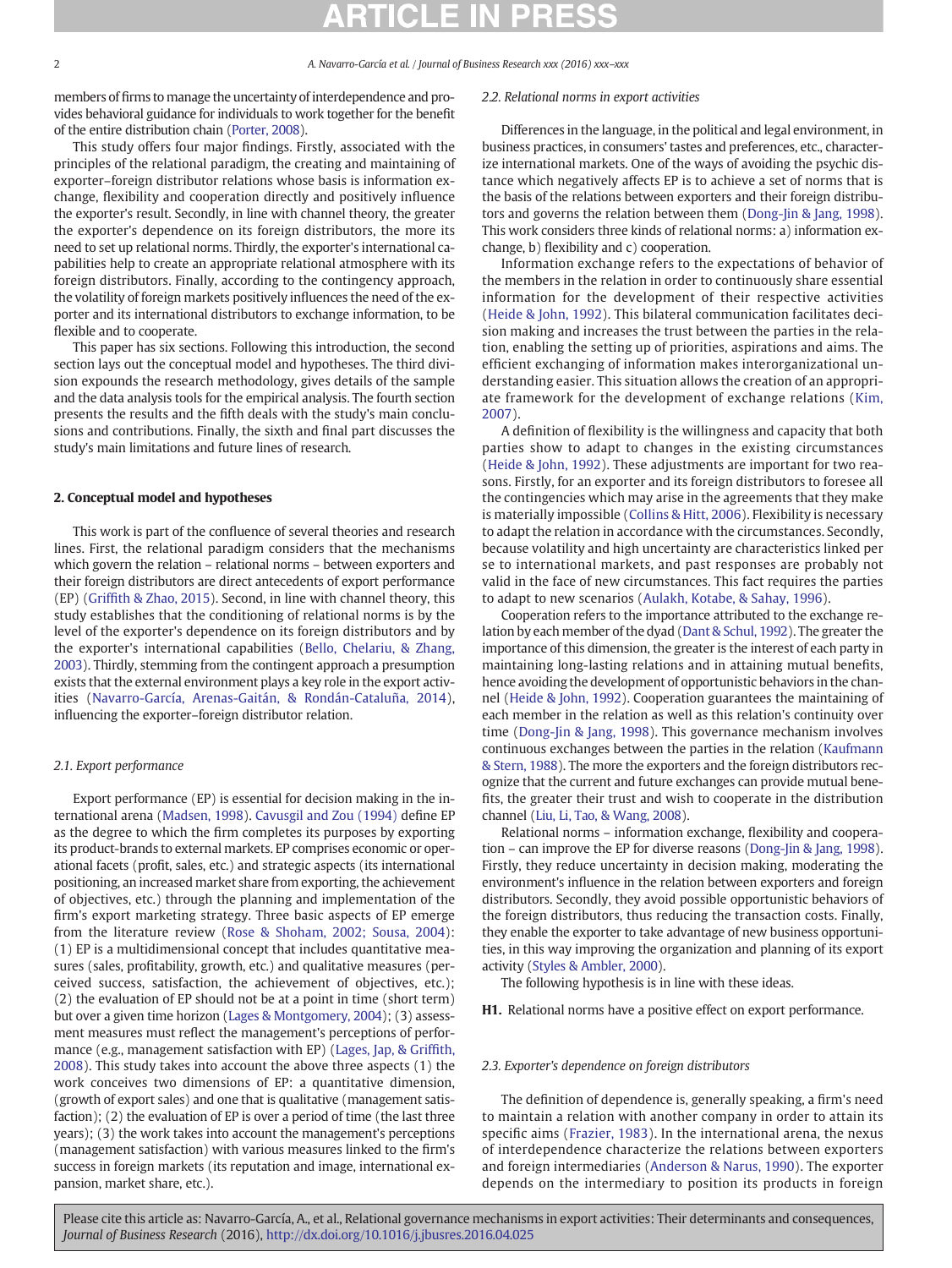<span id="page-2-0"></span>markets and successfully develop its international marketing strategy. In addition, foreign distributors depend on exporters to continue offering these products or services to their market. These generate for them a commercial margin, turnover and, in short, profitability, prestige, etc. In any case, an acknowledgment exists that exporters are generally in an asymmetric position with respect to their international distributors. Without them, unless the firms undertake direct investments, they cannot sell their products or services abroad [\(Yilmaz, Sezen, & Ozdemir, 2005](#page-6-0)). This asymmetric position – the exporter's greater dependence with respect to its foreign distributors – can give rise to these distributors behaving opportunistically. This scenario is not the one which is most favorable for the development of a relational atmosphere ([Kumar, Scheer, & Steenkamp,](#page-6-0) [1995](#page-6-0)). Nevertheless, setting up a series of mechanisms based on information exchange, flexibility and cooperation can avoid this situation and enable a good governance of the exporter's relation with its foreign distributors, hence avoiding dysfunctional results.

The preceding arguments support the following hypothesis.

H2. The exporter's dependence on its foreign distributors has a positive effect on relational norms.

#### 2.4. Exporter's international capabilities

The definition of international capabilities can be those skills which provide the organization with the competence needed to develop its activities in markets which are different from those of the country of origin [\(Andersson & Svensson, 1994](#page-5-0)). This study considers, on the one hand, the organization's international experience and, on the other hand, its knowledge of foreign markets. International experience is a feedback mechanism of the decision-making process, in a decision–experience–decision form ([Johanson & Wiedersheim-Paul, 1975](#page-6-0)). From this perspective, international experience allows the exporter to reduce the uncertainty associated with the environment in foreign markets, as well as to appropriately know how the mechanisms of these markets work [\(Navarro, Acedo, Losada, & Ruzo, 2011\)](#page-6-0), hence helping to adapt, when needed, the different elements of the marketing-mix [\(Cavusgil](#page-6-0) [& Zou, 1994](#page-6-0)). Furthermore, this experience contributes to the creating of a new framework of relations which are appropriate for the development of the export activity ([Bodur, 1994\)](#page-6-0). Particularly, based on its international experience, the export firm knows better than anybody which values to foster in the relation with the intermediaries–foreign distributors [\(Ruzo, Losada, Navarro, & Díez, 2011](#page-6-0)). Taking into account the exporter's "asymmetrical" position, and the fact that the relational norms are its moderator factors, the greater the organization's international experience, the greater must be the presence of relational norms in the channel ([Bodur, 1994\)](#page-6-0).

On the other hand, international orientation and accumulated knowledge concerning foreign markets permits the reduction of uncertainty in the decision-making processes, hence encouraging the management's positive attitudes toward the development of the export activity, as well as making organizational tasks and export planning easier ([Gray, 1997](#page-6-0)). Moreover, these facets allow the firm to know what the tastes, preferences and habits of foreign consumers are with respect to the product exported, and also those of its competitors. This matter facilitates the design of strategies which provide the firm with a sustainable competitive advantage ([Lim,](#page-6-0) [Sharkey, & Kim, 1996](#page-6-0)). Lastly, knowledge of the foreign markets enables the exporting firm to create the most appropriate atmosphere for the relation with its foreign distributors [\(Styles & Ambler,](#page-6-0) [1994](#page-6-0)) and boosts cooperation, information exchange and flexibility in the exporter–foreign distributor relation.

The following research hypothesis captures this idea.

H3. The exporter's international capabilities have a positive effect on relational norms.

#### 2.5. Foreign market environment

The environment of foreign markets conditions how a firm can enter them and act in them [\(Rasheed, 2005\)](#page-6-0). Due to measurement difficulties, most works on exporting have ignored the influence of the environment, although some recent works show the significant effect that this influence has on the organization, on its strategic decisions and on the EP ([Kaleka & Berthon, 2006; Navarro-García et al., 2014\)](#page-6-0). For an export firm, volatility is the greatest concern which stems from the environment; that is to say, the difficulty of anticipating changes in foreign markets ([Gaur, Vasudevan, & Gaur, 2011\)](#page-6-0). Nonetheless, when the exporter maintains a relation with its foreign distributors based on cooperation, information exchange and flexibility, this relation minimizes the effect of this volatility on exporting in foreign markets ([Bello et al., 2003\)](#page-5-0).

In this context, an exporting activity normally involves a greater uncertainty than that of the domestic market. Therefore, with a view to guaranteeing export success, the need to increase the cooperation and coordination of functions between the exporter and its foreign distributor is greater. Cooperation avoids opportunistic behaviors in the parties, prolongs the relation of exporters–foreign distributors over time and guarantees the efficacy and efficiency of exchanges ([Heide & John,](#page-6-0) [1992](#page-6-0)). Furthermore, the greater the volatility of the foreign market's environment, the greater is the need for information in order to support international decision making. Guaranteeing fluidity in information exchange when the environment is volatile increases the trust between the exporter and its foreign distributors. On the other hand, interorganizational flexibility must be a characteristic inherent to an exporting activity when the environment is volatile. Inflexibility in business behaviors when facing changing conditions implies an underestimation of resources and capacities, as well as generating tensions in the channel between the members of the relation [\(Zhang](#page-6-0) [et al., 2003](#page-6-0)). This situation could restrict the initiatives of the parties in the face of new circumstances.

These arguments lead to the fourth research hypothesis.

H4. The volatility of foreign markets has a positive effect on relational norms.

[Fig. 1](#page-3-0) shows the conceptual model.

#### 3. Method

#### 3.1. Sample and data analysis

The basis of this research is an empirical study of Spanish export firms. A multi-industry sample enlarges the observed variance and emphasizes the generalization of the findings [\(Morgan et al., 2004\)](#page-6-0). The sample of firms comes from the Spanish Institute for Foreign Trade (ICEX) database of exporters. Maintaining sectorial proportionality, 1200 managers in charge of exports received questionnaires, mainly via e-mail, and returned 212 valid questionnaires — a response rate of 17.7%. This result is within the acceptable range of 15 to 20% [\(Menon,](#page-6-0) [Bharadwaj, & Howell, 1996\)](#page-6-0).

The majority of the firms in the sample are small (66% have fewer than 50 employees) and most (81%) have specialist export managers, though only a minority (33%) have export departments. The majority of the firms have a great deal of experience in international business (61% have more than 15 years of export activity experience) and concentrate their export sales in a small number of markets (71% export to five countries or fewer).

Structural equation modeling via PLS (partial least squares) is the choice of method for data analysis and for assessing the relationships between constructs, taking into account the characteristics of the model (predictive) and the sample (fewer than 250 subjects) ([Reinartz,](#page-6-0) [Haenlein, & Henseler, 2009](#page-6-0)). The empirical analysis uses the SmartPLS 2.0 M3 statistics package.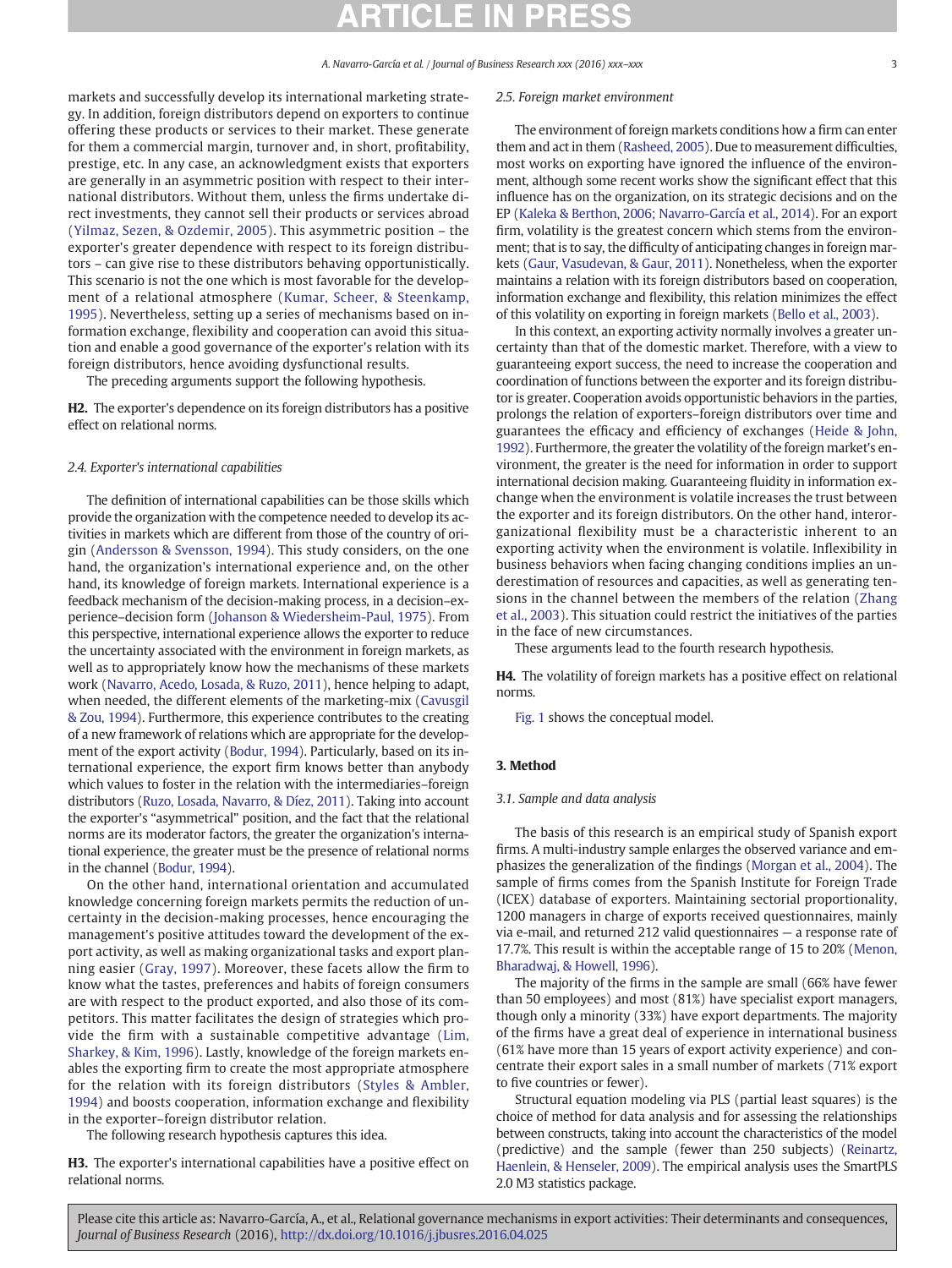<span id="page-3-0"></span>

Fig. 1. Graphical description of the model.

#### 3.2. Measurement scales

The items used to operationalize each construct come from adapting prior research in export settings to the foreign distributor context (see [Appendix A](#page-5-0) for questionnaire items). Following [Heide and John](#page-6-0) [\(1992\),](#page-6-0) the operationalization of relational governance mechanisms – a second order reflective construct – is through the three relational norms of cooperation ( $\alpha = 0.83$ ), information exchange ( $\alpha = .79$ ), and flexibility ( $\alpha = .86$ ). The measurement of each norm is via three items developed by [Heide and John \(1992\)](#page-6-0). The consideration of EP is as a second-order formative construct which two very different dimensions compose: growth in sales and satisfaction. Following [Cadogan,](#page-6-0) [Diamantopoulos, and Siguaw \(2002\)](#page-6-0), the evaluation of the EP's qualitative dimension was through export managers' perceived satisfaction with the achievement of five objectives in the last three years ( $\alpha =$ .81): the growth of international sales, image and awareness of the firm in foreign markets, the profitability of the export business, market share and international expansion. The measurement of the quantitative dimension was by means of growth in export sales in the last three years ( $\alpha = .84$ ) [\(Navarro, Losada, Ruzo, & Díez, 2010\)](#page-6-0). The operationalization of the exporter's dependence ( $\alpha = .85$ ) on its distributor is through four items, given that the lack of alternatives makes switching to a new distributor difficult, and its basis is [Weiss](#page-6-0) [and Anderson \(1992\).](#page-6-0) The measurement of the exporter's international capabilities ( $\alpha = .77$ ) is through four items, reflecting its knowledge of foreign markets and its international experience [\(Ruzo et al., 2011](#page-6-0)). Finally, the operationalization of the volatility of the foreign market environment ( $\alpha = .82$ ) is via four items, using a seven-point semantic differential response scale. The work of [Bello et al. \(2003\)](#page-5-0) provides the basis for the adaption of the items and they assess the extent to which the foreign market's environment changes rapidly.

#### 4. Results

The results ([Table 1\)](#page-4-0) support the convergent validity of the reflective scales: loadings  $\geq 0.7$ ; composite reliability  $\geq 0.7$ ; average variance extracted (AVE)  $\geq$  0.5 [\(Fornell & Larcker, 1981](#page-6-0)). To ensure their discriminant validity, the results confirm that the squared correlations between each pair of constructs do not exceed the AVE [\(Barclay,](#page-5-0) [Higgins, & Thompson, 1995\)](#page-5-0) ([Table 2](#page-4-0)). In addition, verification guarantees that the intercorrelations between constructs are significantly different from 1, thus providing additional evidence of discriminant validity in the case of the reflective scales. The validation of the formative scale "export performance" takes into account the recommendations of [Diamantopoulos \(2008\).](#page-6-0) In this regard, bearing in mind the fact that omitting or eliminating any of the scale indicators is not possible, as they possess relevant information, the variance inflation factor (VIF) ensures the absence of mutlicollinearity. The VIF is below the recommended value of 5 ([Diamantopoulos & Winklhofer, 2001\)](#page-6-0).

After ensuring the convergent and discriminant validity of the measurement model, the next step is to perform a test of the relationships between the different variables. The calculation of the statistical parameters employs the bootstrap method (1000 subsamples) ([Table 3](#page-4-0)). The hypothesis tests consider the sign and significance of the t-statistic in each relation ( $\beta$  coefficient). The results verify all the hypotheses from the second section.

#### 5. Discussion and implications

The empirical findings generally support the model proposed of the contextual antecedents and performance consequences of relational norms in export channels. Concentrating on the relationships between the variables and taking the global model as a reference, the authors expose their contributions. First, in line with the foundations of the relational paradigm, export relational norms have a direct and positive influence on the EP. This result confirms [H1](#page-1-0) and is due to information exchange, cooperation and flexibility generating trust in the exporter– foreign distributor relation ([Bello et al., 2003](#page-5-0)), in this way diminishing the psychic distance [\(Stöttinger & Schlegelmilch, 2000](#page-6-0)), consolidating relations over time (Griffi[th & Zhao, 2015](#page-6-0)) and avoiding the development of opportunistic behaviors in the channel ([Heide & John, 1992](#page-6-0)). These aspects mean that the governance mechanisms of the exporter– foreign distributor relation are key elements for the exporter's success in its international operations.

Second, the results confirm, in accordance with the foundations of channel theory, that the exporter's greater dependence on its foreign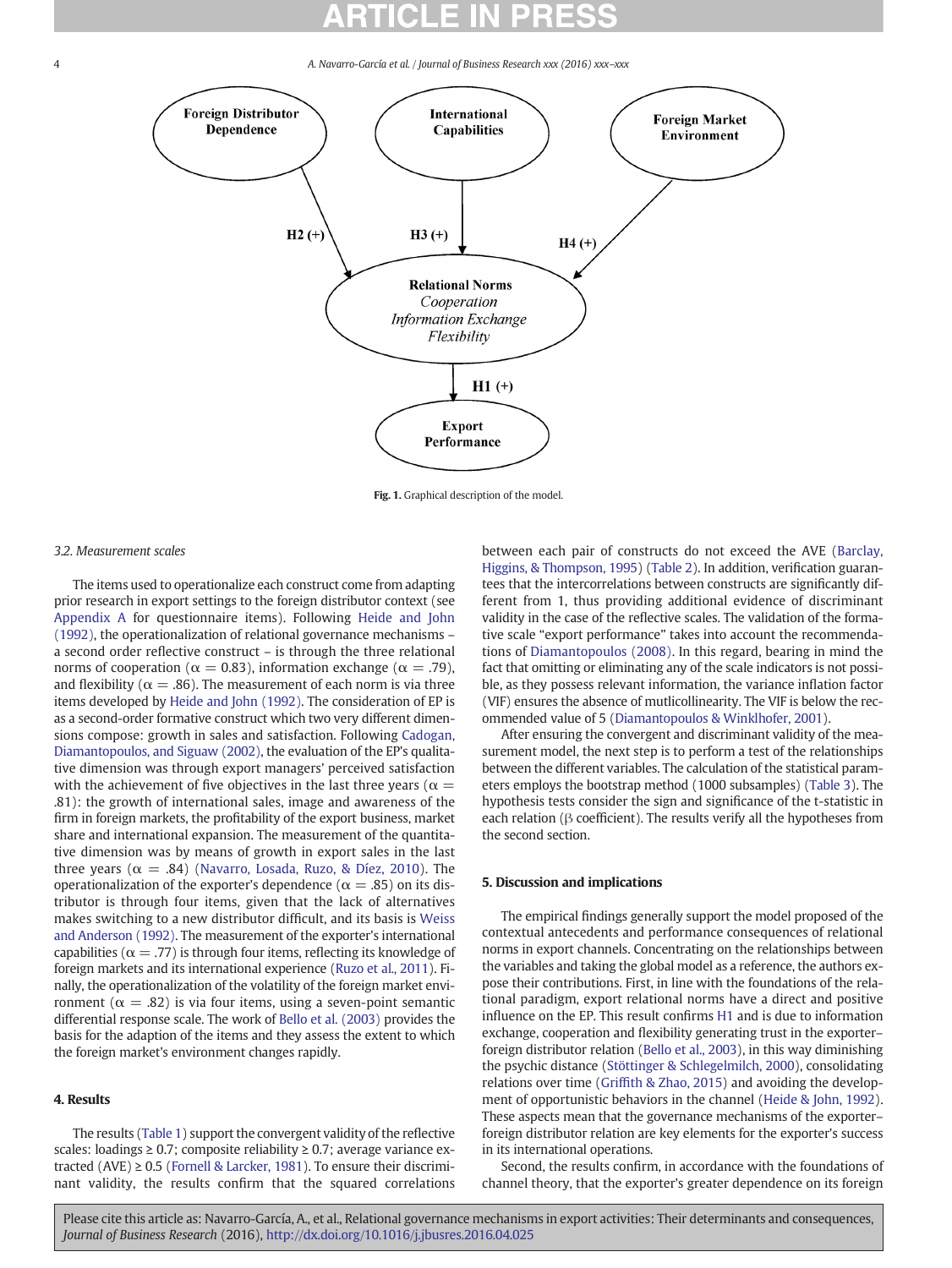### <span id="page-4-0"></span>Table 1

Evaluation of measurement model.

| Construct/dimension/indicator                                 | Variance inflation factor<br>(VIF) | Weight | Factor<br>load | Composed reliability<br>$(\rho_c)$ | Average variance extracted<br>(AVE) |
|---------------------------------------------------------------|------------------------------------|--------|----------------|------------------------------------|-------------------------------------|
| Relational norms (second order reflective construct)          |                                    |        |                | 0.855                              | 0.596                               |
| Information exchange (First order reflective construct)       |                                    |        | 0.765          | 0.900                              | 0.601                               |
| IE1                                                           |                                    |        | 0.813          |                                    |                                     |
| IE2                                                           |                                    |        | 0.801          |                                    |                                     |
| IE3                                                           |                                    |        | 0.818          |                                    |                                     |
| Flexibility (first order reflective construct)                |                                    |        | 0.746          | 0.874                              | 0.584                               |
| FLB1                                                          |                                    |        | 0.809          |                                    |                                     |
| FLB2                                                          |                                    |        | 0.846          |                                    |                                     |
| FLB3                                                          |                                    |        | 0.812          |                                    |                                     |
| Cooperation (first order reflective construct)                |                                    |        | 0.772          | 0.931                              | 0.772                               |
| COOP1                                                         |                                    |        | 0.883          |                                    |                                     |
| COOP2                                                         |                                    |        | 0.917          |                                    |                                     |
| COOP3                                                         |                                    |        | 0.849          |                                    |                                     |
| Exporter dependence (first order reflective construct)        |                                    |        |                | 0.872                              | 0.695                               |
| EDP1                                                          |                                    |        | 0.691          |                                    |                                     |
| EDP2                                                          |                                    |        | 0.858          |                                    |                                     |
| EDP3                                                          |                                    |        | 0.830          |                                    |                                     |
| EDP4                                                          |                                    |        | 0.786          |                                    |                                     |
| International capabilities (first order reflective construct) |                                    |        |                | 0.842                              | 0.731                               |
| ICP1                                                          |                                    |        | 0.752          |                                    |                                     |
| ICP2                                                          |                                    |        | 0.721          |                                    |                                     |
| ICP3                                                          |                                    |        | 0.843          |                                    |                                     |
| ICP4                                                          |                                    |        | 0.734          |                                    |                                     |
| Foreign market environment (first order reflective construct) |                                    |        |                | 0.819                              | 0.871                               |
| FME1                                                          |                                    |        | 0.691          |                                    |                                     |
| FME <sub>2</sub>                                              |                                    |        | 0.858          |                                    |                                     |
| FME3                                                          |                                    |        | 0.830          |                                    |                                     |
| FME4                                                          |                                    |        | 0.786          |                                    |                                     |
| Export performance (second order formative construct)         |                                    |        |                | n.a.                               | n.a.                                |
| Quantitative export performance (reflective construct)        | 2.040                              | 0.299  |                | 0.873                              | 0.697                               |
| Crev_2009                                                     |                                    |        | 0.777          |                                    |                                     |
| Crev_2010                                                     |                                    |        | 0.898          |                                    |                                     |
| Crev 2011                                                     |                                    |        | 0.824          |                                    |                                     |
| Qualitative export performance (reflective construct)         | 1.981                              | 0.850  |                | 0.926                              | 0.715                               |
| SAT1                                                          |                                    |        | 0.882          |                                    |                                     |
| SAT2                                                          |                                    |        | 0.808          |                                    |                                     |
| SAT3                                                          |                                    |        | 0.900          |                                    |                                     |
| SAT4                                                          |                                    |        | 0.817          |                                    |                                     |
| SAT5                                                          |                                    |        | 0.817          |                                    |                                     |

n.a.: not applicable.

distributors in foreign markets has a positive and significant impact on relational norms, hence validating [H2](#page-2-0). In this sense, the more the exporting firm perceives a greater dependence on its foreign distributors in order to achieve its aims, the greater its wish for the basis of the relations to be cooperation, information exchange and flexibility [\(Yilmaz et al., 2005](#page-6-0)). This reasoning is due to the fundamental need to create an atmosphere of trust in the exporter–foreign distributor relation, thus avoiding any opportunistic behavior of the foreign distributor [\(Kim, 2007](#page-6-0)).

Third, the exporter's international competences influence the way in which the exporter means to govern the relation with its foreign distributors, thus confirming [H3](#page-2-0). In this context, international experience and the exporter's knowledge of foreign markets help create stable relations with its international distributors, increasing the exchange of information, cooperation and the willingness of both parties to adapt to

Correlations between constructs.

| 0.83 |      |      |     |
|------|------|------|-----|
| 0.55 | 0.85 |      |     |
| 0.42 | 0.43 | 0.93 |     |
| 0.36 | 0.32 | 0.62 | n a |
|      |      |      |     |

The main diagonal shows the square root of AVE; n.a. not applicable.

circumstances not considered in the initial agreements [\(Styles &](#page-6-0) [Ambler, 2000](#page-6-0)).

Fourth, the volatility of foreign markets has a positive and significant impact on the mechanisms which govern the exporter–foreign distributor relation. This result confirms [H1,](#page-1-0) in line with the premises of the contingency approach ([Gaur et al., 2011;](#page-6-0) [Navarro-García et al., 2014](#page-6-0)). Therefore, the greater the competitiveness and complexity of foreign markets, the greater the exporter's interest in setting up norms whose basis is information exchange, flexibility and cooperation in its relation with its foreign distributors. This interest in these norms is that normally, through them, the exporter can adapt and respond to changes in the international environment.

For academicians and practitioners, this paper provides more specific knowledge on the exporter–distributor relationship. In this context, long-term relationships offer important sustainable competitive

| rable 3                           |  |  |
|-----------------------------------|--|--|
| Parameters from hypothesis tests. |  |  |

 $T = 3$ 

| <b>Hypothesis</b>                                 | B |                                  | t-Value Supported |
|---------------------------------------------------|---|----------------------------------|-------------------|
| H1: Relational norms - export performance         |   | $0.419$ 6.573 <sup>***</sup>     | Yes               |
| H2: Exporter dependence - relational norms        |   | $0.283$ 3.931***                 | Yes               |
| H3: International capabilities - relational norms |   | $0.302$ $2.808***$               | Yes               |
| H4: Foreign market environment - relational       |   | $0.140 \quad 1.941$ <sup>*</sup> | Yes               |
| norms                                             |   |                                  |                   |

 $^{***}$ p < 0.001,  $^{*}$ p < 0.05 (based on t(999), tail test).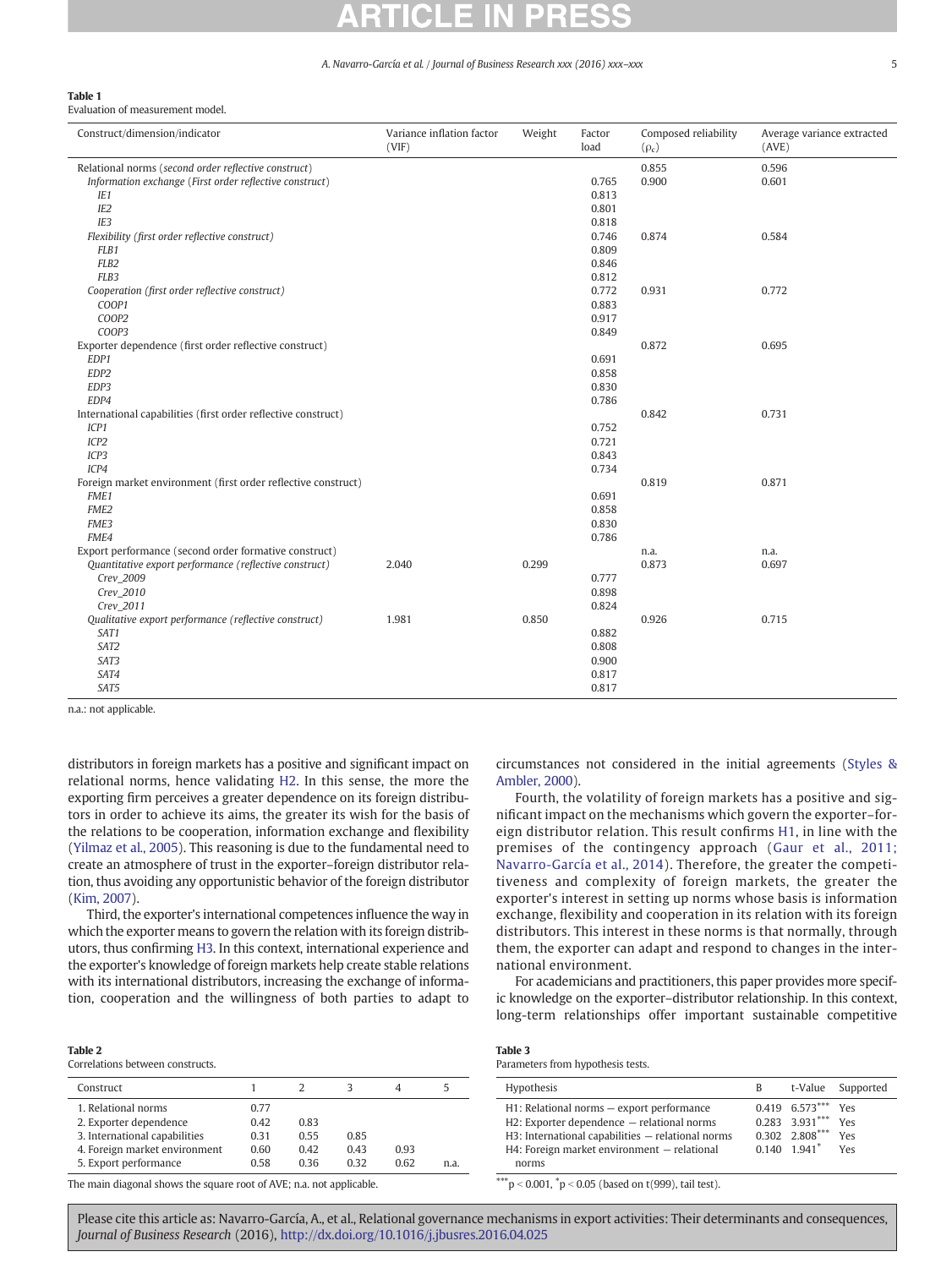<span id="page-5-0"></span>advantages to firms. The long-run relationships will probably involve cooperation, goal sharing and risk sharing. Export managers should make idiosyncratic investments in the relation.

In summary, this paper contributes significantly to filling an important gap in the research field of exporting. Taking the relational paradigm as a reference, the study specifically demonstrates the interrelationships between relational norms and export performance. Furthermore, in line with channel theory and the contingency approach, the study shows the interrelations between the exporter's dependence on its foreign distributors, the exporter's international capabilities, the foreign market environment and relational norms.

### 6. Limitations and future lines of research

This study offers important and novel contributions to the export marketing literature, but has a number of limitations that can serve as a starting point for future lines of research. The first limitation concerns the type of study, since the basis for the study comes from information from a single point in time. A longitudinal study is advisable for future works to analyze the relationships between the relational norms, the exporter's dependence on foreign distributors, the exporter's international capabilities, the foreign market environment and export performance. The second limitation has to do with the fact that the sample comes from a single country. In order to generalize the conclusions, the analysis should include firms from a wider geographic area. The final limitation is the potential effect of other factors which this study overlooks. Thus, in future works researchers could consider, for example, the characteristics of the export product, the sector of activity or the organization's dynamic capabilities [\(Leonidou, Katsikeas, &](#page-6-0) [Samiee, 2002; Navarro-García, Arenas-Gaitán, Rondán-Cataluña, &](#page-6-0) [Rey-Moreno, in press](#page-6-0)).

#### Appendix A. Item descriptions

#### A.1. Relational norms

Regarding your export channel relationship… (seven-point strongly disagree… strongly agree scale).

#### A.1.1. Information exchange

IE1. It is expected that both parties will provide proprietary information if it can help the other party.

IE2. Exchange of information in this relationship takes place frequently and informally.

IE3. It is expected that both parties keep each other informed about events or changes that may affect the other party.

#### A.1.2. Flexibility

FLB1. Both parties are flexible in their response to last-minute requests made by the other party.

FLB2. Both parties are open to each other's request to modify a prior agreement.

FLB3. When some unexpected situation arises, both parties would rather work out a new deal than hold each other to the original terms.

### A.1.3. Cooperation

COOP1. Problems that arise in this relationship are treated as joint rather than individual responsibilities.

COOP2. Both parties are committed to improvements that may benefit the relationship as a whole and not only the individual parties. COOP3. The relationship between the parties is better described as an "arms-length negotiation" than a cooperative effort (reversed).

A.2. Exporter dependence on foreign distributor

Regarding the dependence on a foreign distributor your firm… (seven-point strongly disagree… strongly agree scale).

EDP1. It would be very hard for us to replace the foreign distributor.

EDP2. There are very few alternative distributors we could use to export to this market.

EDP3. It would take us a lot of time and effort to find a suitable replacement for this distributor.

EDP4. Overall, switching to a new distributor would be difficult for us.

#### A.3. Exporter international capabilities

Knowledge of foreign markets (seven-point strongly disagree… strongly agree scale).

ICP1. My firm knows the needs of foreign markets very well.

ICP2. My firms know well its competitors in foreign markets.

ICP3. My firm knows very well how it must act in each foreign market.

International experience.

ICP4. Number of years exporting  $-$  <6; 6–10; 11–15; 16–20; 20–25;  $26 - 30$ ;  $> 30$ .

#### A.4. Foreign market environment volatility

Describe the business environment for the particular foreign country… (seven-point semantic differential scale).

FME1. Stable environment/volatile environment.

- FME2. Changes slowly/changes rapidly.
- FME3. Certain/uncertain.
- FME4. Stable industry volume/volatile industry volume.

### A.5. Export performance

Quantitative dimension: State growth in your firm's export sales in each of the past 3 years (2009; 2010; 2011): (1) negative; (2) zero; (3)  $1-5\%$ ; (4)  $6-10\%$ ; (5)  $11-15\%$ ; (6)  $16-20\%$ ; (7)  $>20\%$ .

Qualitative dimension: State managers' satisfaction with results of your firm's export activity: scale  $1-7$  ( $1 =$  totally unsatisfied;  $7 =$  totally satisfied).

| SAT1             | Growth in export sales                         |
|------------------|------------------------------------------------|
| SAT <sub>2</sub> | Awareness and image of firm in foreign markets |
| SAT3             | Profitability of export activity               |
| SAT4             | Market share                                   |
| SAT <sub>5</sub> | Firm's international expansion                 |

#### References

Anderson, J. C., & Narus, J. A. (1990). [A model of distributor](http://refhub.elsevier.com/S0148-2963(16)30188-6/rf0005) firm and manufacturer firm [working partnerships.](http://refhub.elsevier.com/S0148-2963(16)30188-6/rf0005) Journal of Marketing, 54(1), 42–58.

- Andersson, T., & Svensson, R. (1994). [Entry modes for direct investment determined by](http://refhub.elsevier.com/S0148-2963(16)30188-6/rf0010) the composition of firm-specific skills. [The Scandinavian Journal of Economics](http://refhub.elsevier.com/S0148-2963(16)30188-6/rf0010), 96(4), 551–[560.](http://refhub.elsevier.com/S0148-2963(16)30188-6/rf0010)
- Aulakh, P. S., Kotabe, M., & Sahay, A. (1996). [Trust and performance in cross-border mar](http://refhub.elsevier.com/S0148-2963(16)30188-6/rf0015)[keting partnerships: A behavioral approach.](http://refhub.elsevier.com/S0148-2963(16)30188-6/rf0015) Journal of International Business Studies, 27[\(5\), 1005](http://refhub.elsevier.com/S0148-2963(16)30188-6/rf0015)–1032.
- Barclay, D., Higgins, C., & Thompson, R. (1995). [The partial least squares \(PLS\) approach to](http://refhub.elsevier.com/S0148-2963(16)30188-6/rf0020) [causal modeling: Personal computer adoption and use as an illustration.](http://refhub.elsevier.com/S0148-2963(16)30188-6/rf0020) Technology Studies, 2[\(2\), 285](http://refhub.elsevier.com/S0148-2963(16)30188-6/rf0020)–309.
- Bello, D. C., Chelariu, C., & Zhang, L. (2003). [The antecedents and performance conse](http://refhub.elsevier.com/S0148-2963(16)30188-6/rf0025)[quences of relationalism in export distribution channels.](http://refhub.elsevier.com/S0148-2963(16)30188-6/rf0025) Journal of Business [Research](http://refhub.elsevier.com/S0148-2963(16)30188-6/rf0025), 56(1), 1–16.